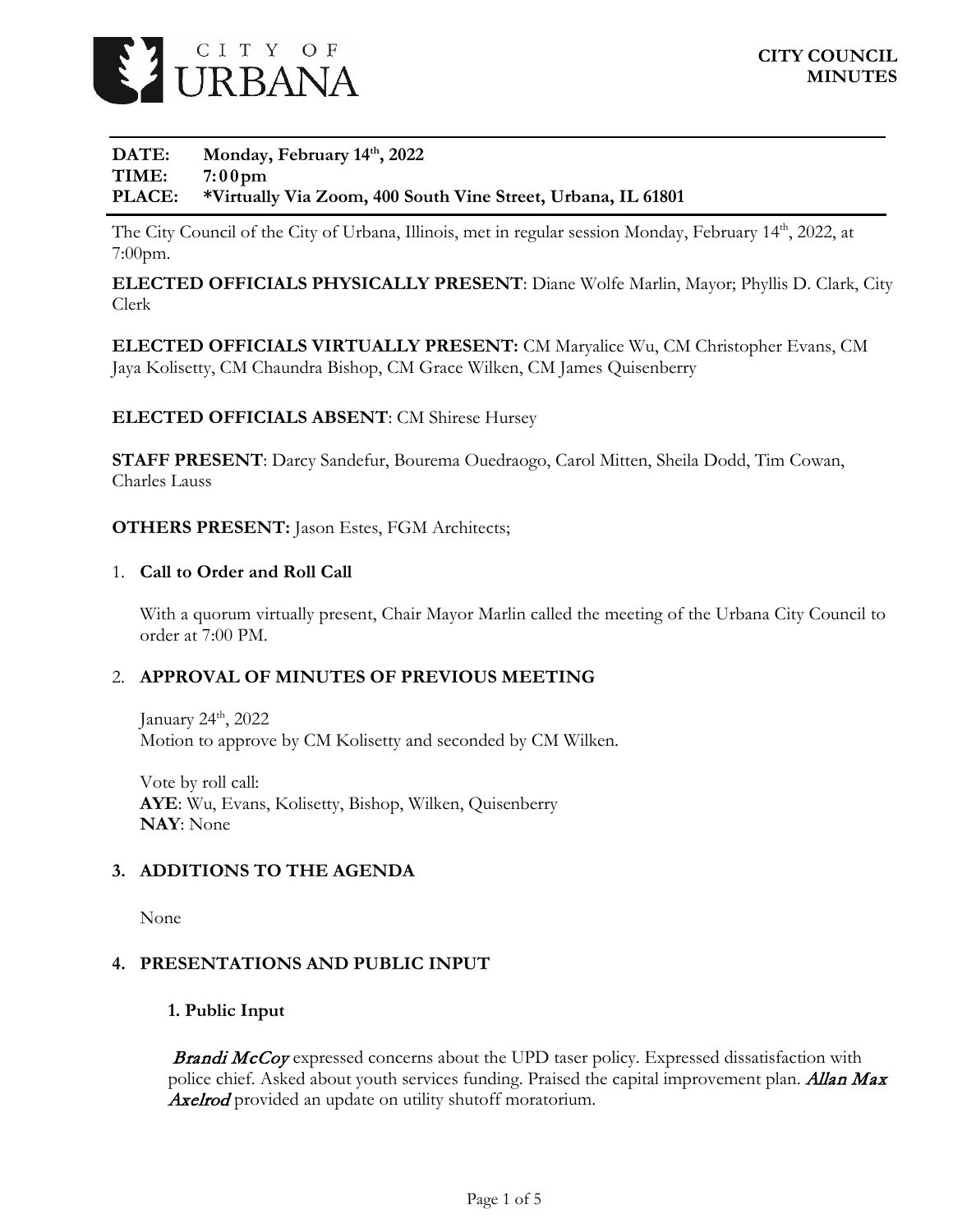## **2. Introduction to Fire Station Designers – FGM Architects – PW**

Presented by Tim Cowan the Public Works Director, FGM Architects, and Fire Chief Charles Lauss. Jason Estes will be the project manager from FGM Architects. Cowan introduced Estes and explained how the process will proceed. Estes explained a few goals of the design project and what changes will be made. Chief Lauss explained the importance of these changes to enhance the safety of Urbana's first responders.

Questions and discussion ensued.

## **3. 2021 CIP Progress Report - PW**

Presented by Tim Cowan Public Works Director. Cowan shared a color-coded chart that detailed where the capital improvement projects were relative to planned completion dates. Cowan then began reviewing each project and giving a brief explanation of its status. Mayor Marlin explained some of the background studies and efforts completed by staff to make these projects possible. Questions and discussion ensued. Cowan explained that this presentation contained roughly 35 projects from FY 21 costing about \$14 Million.

# **5. COUNCIL INPUT AND COMMUNICATIONS**

**CM Quisenberry** provided an update on the beekeeping item. **CM Evans** asked about the City process for procurement and hiring with regard to equal opportunities for employment. CM Bishop reminded council about scope of work for public safety review email. CM Kolisetty thanked Carol and City staff for work on community safety review scope of work.

## **6. UNFINISHED BUSINESS**

None.

## **7. REPORTS OF STANDING COMMITTEES**

Committee Of The Whole (Council Member Jaya Kolisetty – Ward 4)

### **1. CONSENT AGENDA**

**a.\* Resolution No. 2022-02-018R:** A Resolution Accepting a Grant from the Champaign County Environmental Stewards – PW

**b. Resolution No. 2022-02-004R:** A Resolution Approving and Authorizing the Execution of an Urbana HOME Consortium Subrecipient Agreement (Courage Connection TBRA) – CD

**c. Resolution No. 2022-02-005R:** A Resolution Approving and Authorizing the Execution of an Urbana HOME Consortium Subrecipient Agreement (Champaign County Regional Planning Commission TBRA) – CD

**d. Resolution No. 2022-02-006R:** A Resolution Approving and Authorizing the Execution of an Urbana HOME Consortium Community Housing Development Organization Agreement (Habitat for Humanity CHDO Developer PY 2021) – CD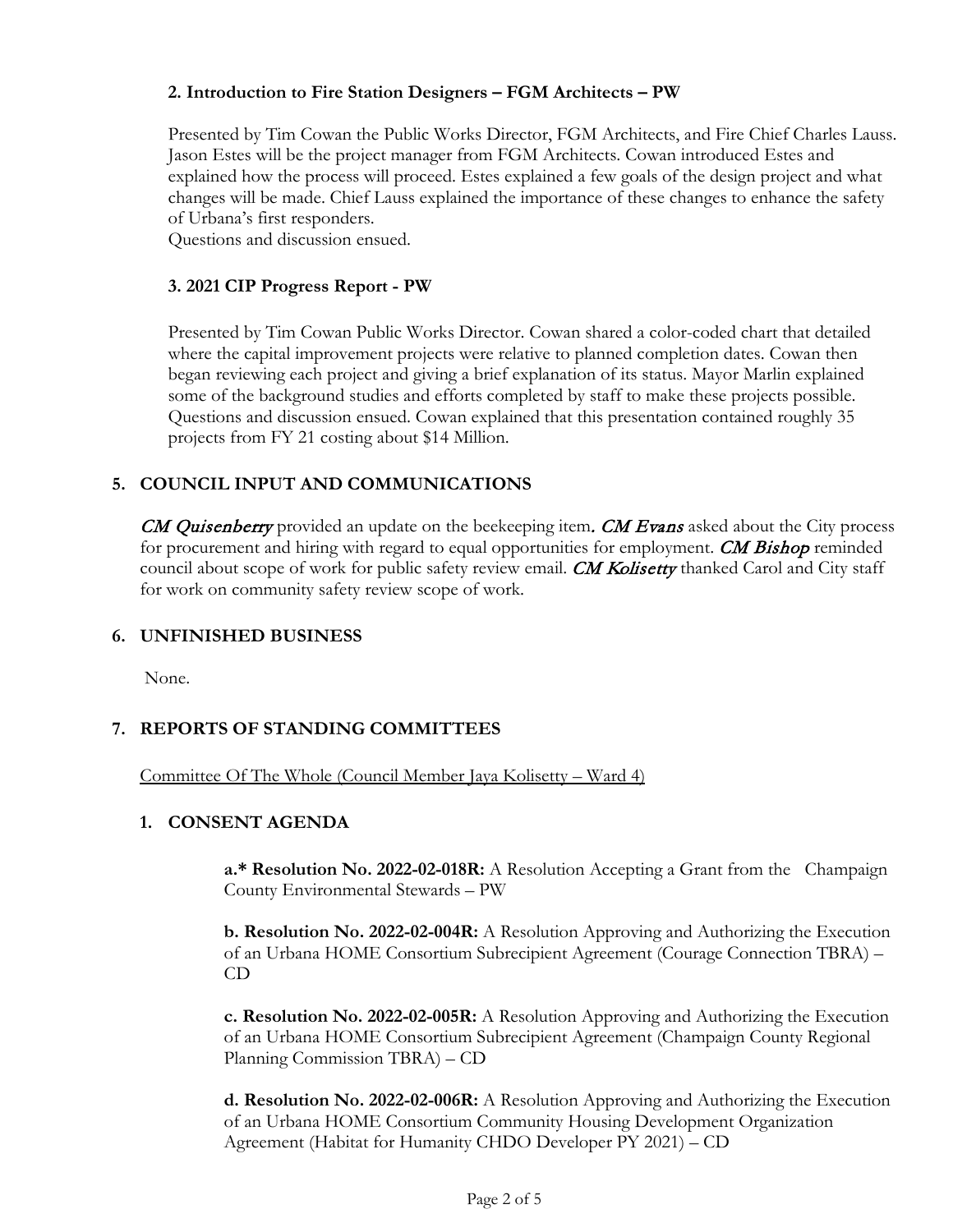**e. Resolution No. 2022-02-007R:** A Resolution Approving and Authorizing the Execution of an Urbana HOME Consortium Community Housing Development Organization Agreement (Habitat for Humanity CHDO Operating PY 2021) – CD

**f. Resolution No. 2022-02-008R:** A Resolution Approving and Authorizing the Execution of an Urbana HOME Consortium Community Housing Development Organization Agreement (Habitat for Humanity CHDO Certification PY 2021) – CD

**g. Resolution No. 2022-02-009R:** A Resolution Approving Amendment No. 1 to a City of Urbana Community Housing Development Organization Program Agreement (Habitat for Humanity of Champaign County, Inc.) – CD

**h. Resolution No. 2022-02-010R:** A Resolution Approving and Authorizing the Execution of a Subrecipient Agreement Youth Services Agreement – Urbana Neighborhood Connections – Community Study Center – CD

**i. Resolution No. 2022-02-011R:** A Resolution Approving and Authorizing the Execution of a Subrecipient Agreement Youth Services Agreement – Urbana Neighborhood Connections – Urbana Youth Development Program – CD

**j. Resolution No. 2022-02-012R:** A Resolution Approving and Authorizing the Execution of a Subrecipient Agreement Youth Services Agreement – Steam Genius DBA Hip Hop Express – CD

**k. Resolution No. 2022-02-013R:** A Resolution Approving and Authorizing the Execution of a Subrecipient Agreement Youth Services Agreement – HV Neighborhood Transformations – Teen Summit Program – CD

**l. Resolution No. 2022-02-014R:** A Resolution Approving and Authorizing the Execution of a Subrecipient Agreement Youth Services Agreement – Don Moyer Boys and Girls Club – Transportation for Urbana Youth – CD

**m. Resolution No. 2022-02-015R:** A Resolution Approving and Authorizing the Execution of a Subrecipient Agreement Youth Services Agreement – Don Moyer Boys and Girls Club – CU Together Support Program – CD

**n. Resolution No. 2022-02-016R:** A Resolution Approving and Authorizing the Execution of a Subrecipient Agreement Youth Services Agreement – Champaign County Regional Planning Commission Youth Assessment Center – CD

**o. Resolution No. 2022-02-017R:** A Resolution Approving and Authorizing the Execution of a Subrecipient Agreement Youth Services Agreement – The Well Experience – Family Care Program – CD

**p. Ordinance No. 2022-02-08:** An Ordinance Amending Urbana City Code Chapter Three, Section 3-43 (Increasing number of Class P liquor licenses for Philo South Mart Inc. dba BP Gas Station, 1821 S Philo Rd, Urbana, IL) – Exec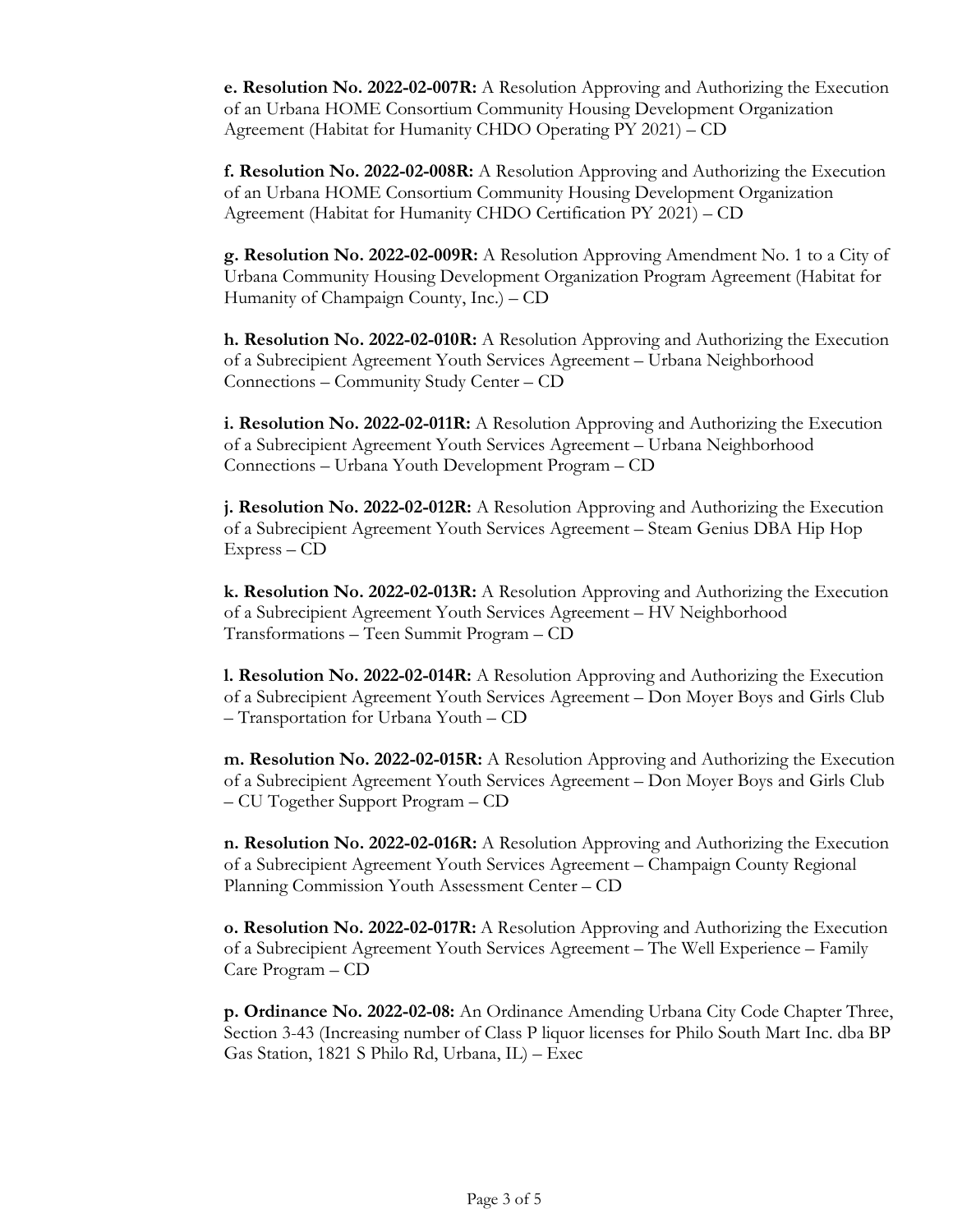### **\*CM Wilken asked to pull out item A from the consent agenda**.

CM Kolisetty Presented item A and motioned to approve. CM Bishop Seconded.

Vote by roll call: **AYE:** Wu, Evans, Kolisetty, Bishop, Quisenberry **NAY:** None **ABSTAIN:** Wilken (because of her role on the board for the Champaign County Environmental stewards.)

Motion to approve consent agenda items (*minus item A, see above*) by CM Kolisetty and seconded by CM Bishop.

Vote by roll call: **AYE:** Wu, Evans, Kolisetty, Bishop, Wilken, Quisenberry **NAY:** None

# **2. REGULAR AGENDA**

**a. Ordinance No. 2022-01-007:** An Ordinance Amending Ordinance No. 2018-12-082 Urbana City Code Chapter 2, "Administration", Article IV, "Boards and Commissions", Division 4 – "Arts & Culture Commission and Arts & Culture Program" (Adding a Youth Member to the Arts & Culture Commission) – CD

Presented by CM Kolisetty. Clarification about the article and division were made and a corrected version of the ordinance was provided in the packet materials. Motion to approve by CM Kolisetty and seconded by CM Wu.

Vote by roll call: **AYE:** Wu, Evans, Kolisetty, Bishop, Wilken, Quisenberry **NAY:** None

### **8. REPORTS OF SPECIAL COMMITTEES**

None.

## **9. REPORTS OF OFFICERS**

None.

### **10. NEW BUSINESS**

### **a. Mayoral Staff/Boards and Commissions Appointments**

## **i. Interim Director of Community Development Services (for term ending February 13, 2024 or until filled, whichever is sooner) – Sheila Dodd**

Presented by Mayor Marlin. Renews appointment of current Interim Director Sheila Dodd through February 13<sup>th</sup> 2024, or until filled. Mayor Marlin read a bio of Sheila Dodd and her qualifications.